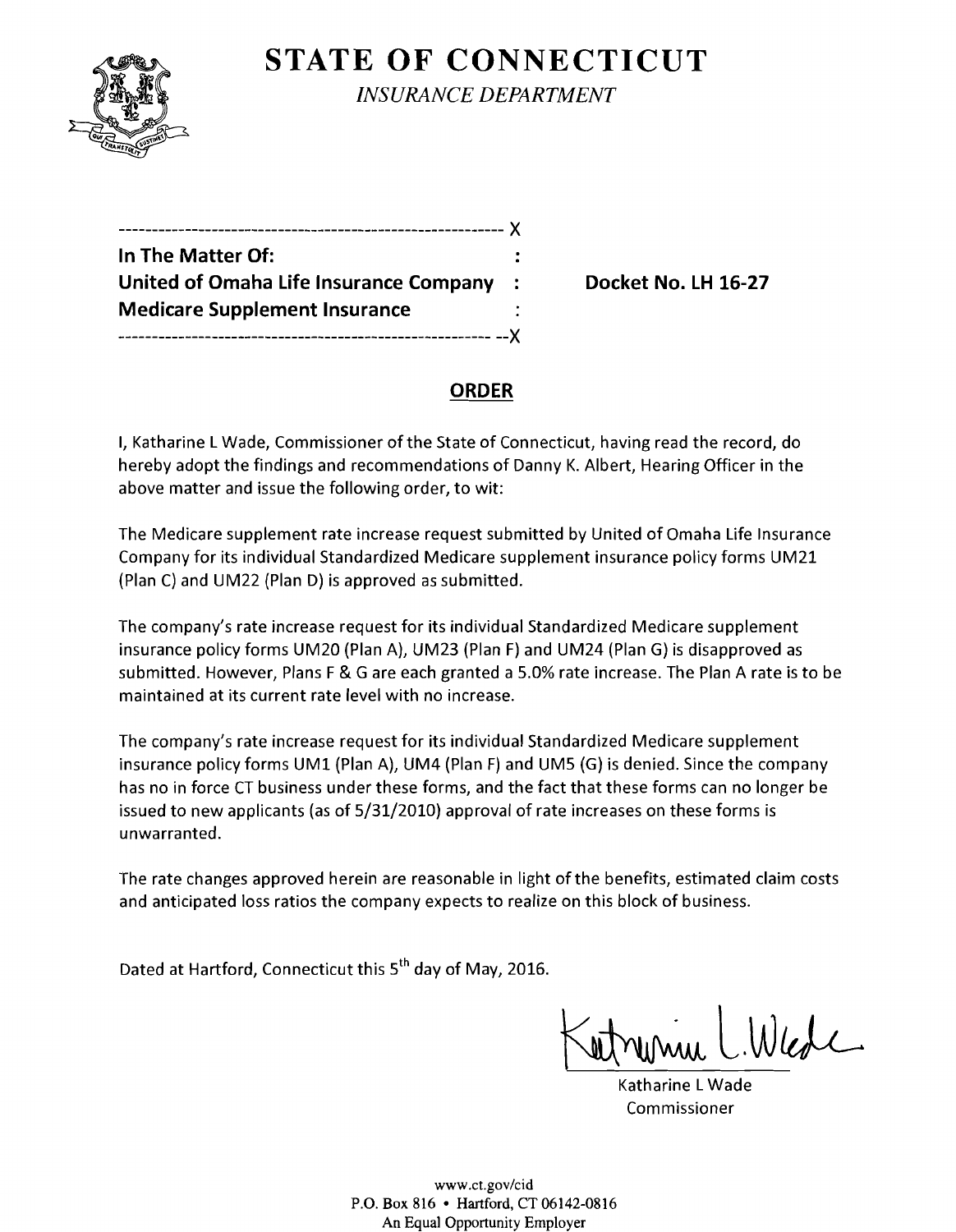

**STATE OF CONNECTICUT** *INSURANCE DEPARTMENT* 

| In The Matter Of:                       |  |
|-----------------------------------------|--|
| United of Omaha Life Insurance Company: |  |
| <b>Medicare Supplement Insurance</b>    |  |
|                                         |  |

**United of Omaha Life Insurance Company** : **Docket No. LH 16-27** 

### **PROPOSED FINAL DECISION**

# **1. INTRODUCTION**

The Insurance Commissioner of the State of Connecticut is empowered to review rates charged for individual and group Medicare supplement policies sold to any resident of this State who is eligible for Medicare. The source for this regulatory authority is contained in Chapter 700c and Section 38a-495a of the Connecticut General Statutes.

After due notice, a hearing was held at the Insurance Department in Hartford on Thursday, April 21, 2016, to consider whether or not the rate increase requested by United of Omaha Life Insurance Company on its individual Standardized Medicare supplement business should be approved.

No members from the general public attended the hearing.

No Company representatives from United of Omaha Life Insurance Company attended the hearing.

The hearing was conducted in accordance with the requirements of Section 38a-474, Connecticut General Statutes, the Uniform Administrative Procedures Act, Chapter 54 of Section 38a-8-1 et seq. of the Regulations of Connecticut State Agencies.

A Medicare supplement (or Medigap) policy is a private health insurance policy sold on an individual or group basis, which provides benefits that are additional to the benefits provided by Medicare. For many years Medicare supplement policies have been highly regulated under both state and federal law to protect the interests of persons eligible for Medicare who depend on these policies to provide additional coverage for the costs of health care.

Effective December 1, 2005, Connecticut amended its program of standardized Medicare supplement policies in accordance with Section 38a-496a of the Connecticut General Statutes,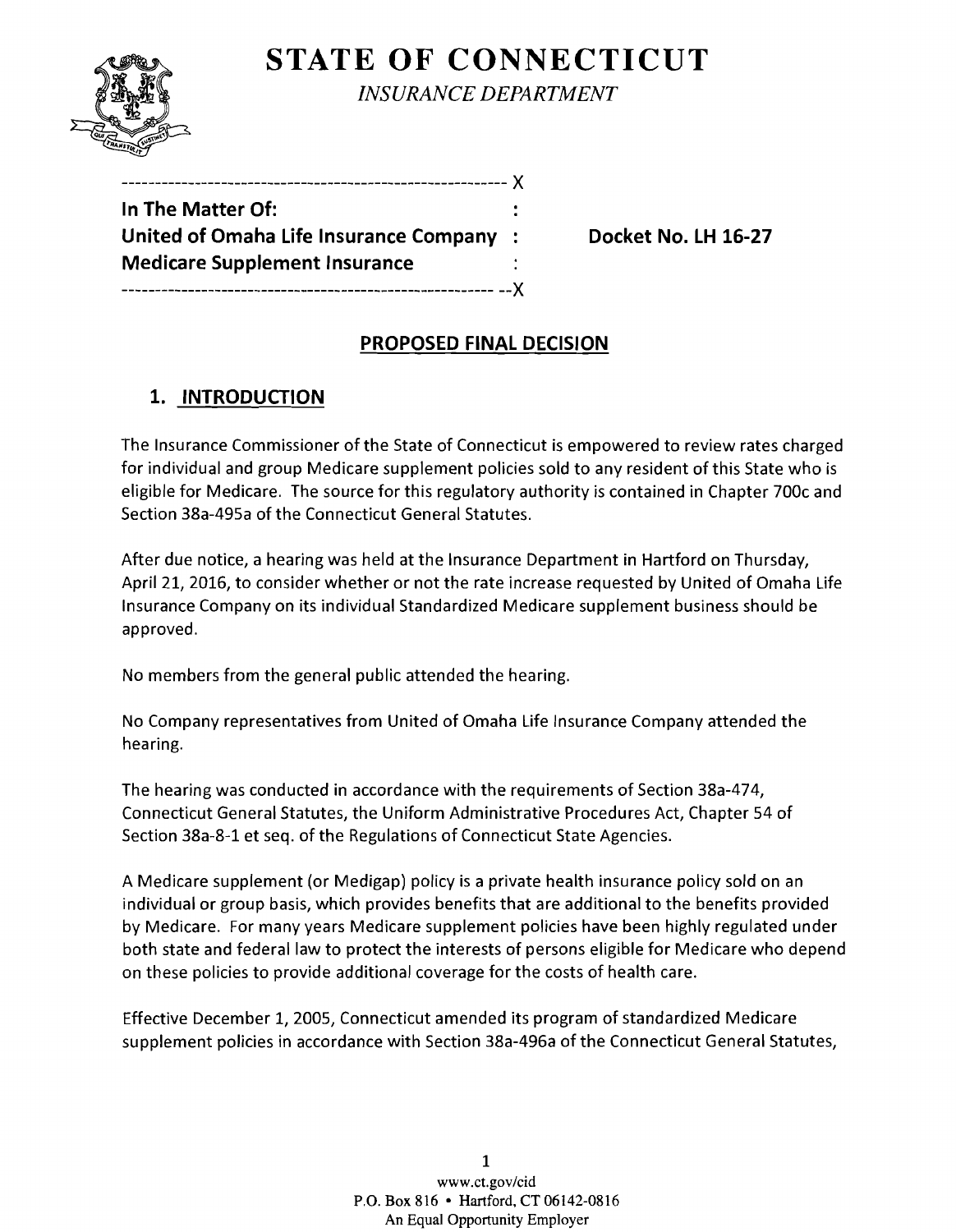and Sections 38a-495a-1 through 38a-495a-21 of the Regulations of Connecticut Agencies. This program, which conforms to federal requirements, provides that all "core" package of benefits known as Plan A. Insurers may also offer anyone or more of eleven other plans (Plans B through  $N$ ).

Effective January 1, 2006, in accordance with Section 38a-495c of the Connecticut General Statutes (as amended by Public Act 05-20) premiums for all Medicare supplement policies in the state must use community rating. Rates for Plans A through N must be computed without regard to age, gender, previous claims history or the medical condition of any person covered by a Medicare supplement policy or certificate.

The statute provides that coverage under Plans A through N may not be denied on the basis of age, gender, previous claims history or the medical condition of any covered person. Insurers may exclude benefits for losses incurred within six months from the effective date of coverage based on a pre-existing condition.

Effective October 1, 1998, carriers that offer Plan B or Plan C must make these plans as well as Plan A, available to all persons eligible for Medicare by reason of disability.

Insurers must also make the necessary arrangements to receive notice of all claims paid by Medicare for their insureds so that supplement benefits can be computed and paid without requiring insureds to file claim forms for such benefits. This process of direct notice and automatic claims payment is commonly referred to as "piggybacking" or "crossover".

Sections 38a-495 and 38a-522 of the Connecticut General Statutes, and Section 38a-495a-10 of the Regulations of Connecticut Agencies, state that individual and group Medicare supplement policies must have anticipated loss ratios of 65% and 75%, respectively. Under Sections 38a-495-7 and 38a-495a-10 of the Regulations of Connecticut Agencies, filings for rate increases must demonstrate that actual and expected losses in relation to premiums meet these standards, and anticipated loss ratios for the entire future period for which the requested premiums are calculated to provide coverage must be expected to equal or exceed the appropriate loss ratio standard.

Section 38a-473 of the Connecticut General Statutes provides that no insurer may incorporate in its rates for Medicare supplement policies factors for expenses that exceed 150% of the average expense ratio for that insurer's entire written premium for all lines of health insurance for the previous calendar year.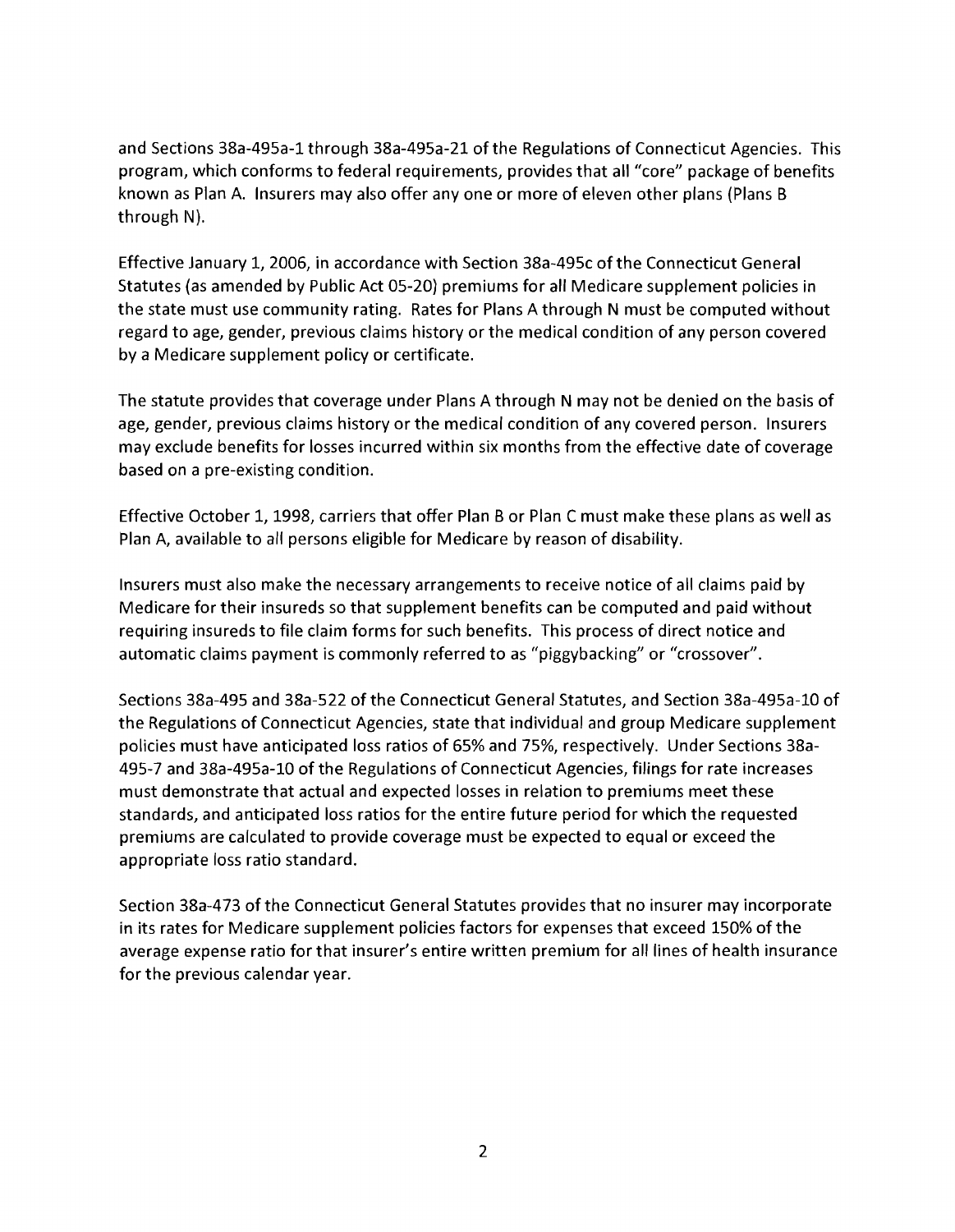### II. **FINDING OF FACT**

After reviewing the exhibits entered into the record of this proceeding, and utilizing the experience, technical competence and specialized knowledge of the Insurance Department, the undersigned makes the following findings of fact:

- 1. United of Omaha Life Insurance Company has requested the approval of a 12.5% rate increase for its individual standardized Medicare supplement Plans A, C, 0, F and G.
- 2. The following are estimated 9/30/2015 in-force counts in Connecticut and on a nationwide basis:

| Plan  | Connecticut | Nationwide |
|-------|-------------|------------|
| A     |             | 1,452      |
| C     | 70          | 1,744      |
| D     | q           | 1,559      |
| F     | 117         | 293,006    |
| G     | 24          | 114,217    |
| Total | 220         | 411,978    |

- 3. The last approved rate increase was 24% for Plans A and F effective 5/1/2012, 9.0% for plans C, 0 and G, effective 7/1/2015.
- 4. The subject policies are no longer sold.
- 5. There is no pre-existing condition exclusion clause on these Plans.
- 6. United of Omaha certified that their expense factors are in compliance with section 38a-473,  $C.G.S.$
- 7. United of Omaha has conformed to subsection (e) of section 38a-495c, c.G.5. regarding the automatic processing of Part A and B claims.
- 8. The proposed rates are designed to satisfy the Connecticut regulatory loss ratio of 65%.
- 9. Below are the estimated loss ratios in Connecticut for 2014, 2015 and from inception-todate:

| <b>Plan</b> | 2014  | 2015  | Inception-to-date |
|-------------|-------|-------|-------------------|
|             | n/a   | n/a   | 28.7%             |
|             | 80.3% | 88.1% | 125.5%            |
|             | 72.8% | 46.5% | 131.7%            |